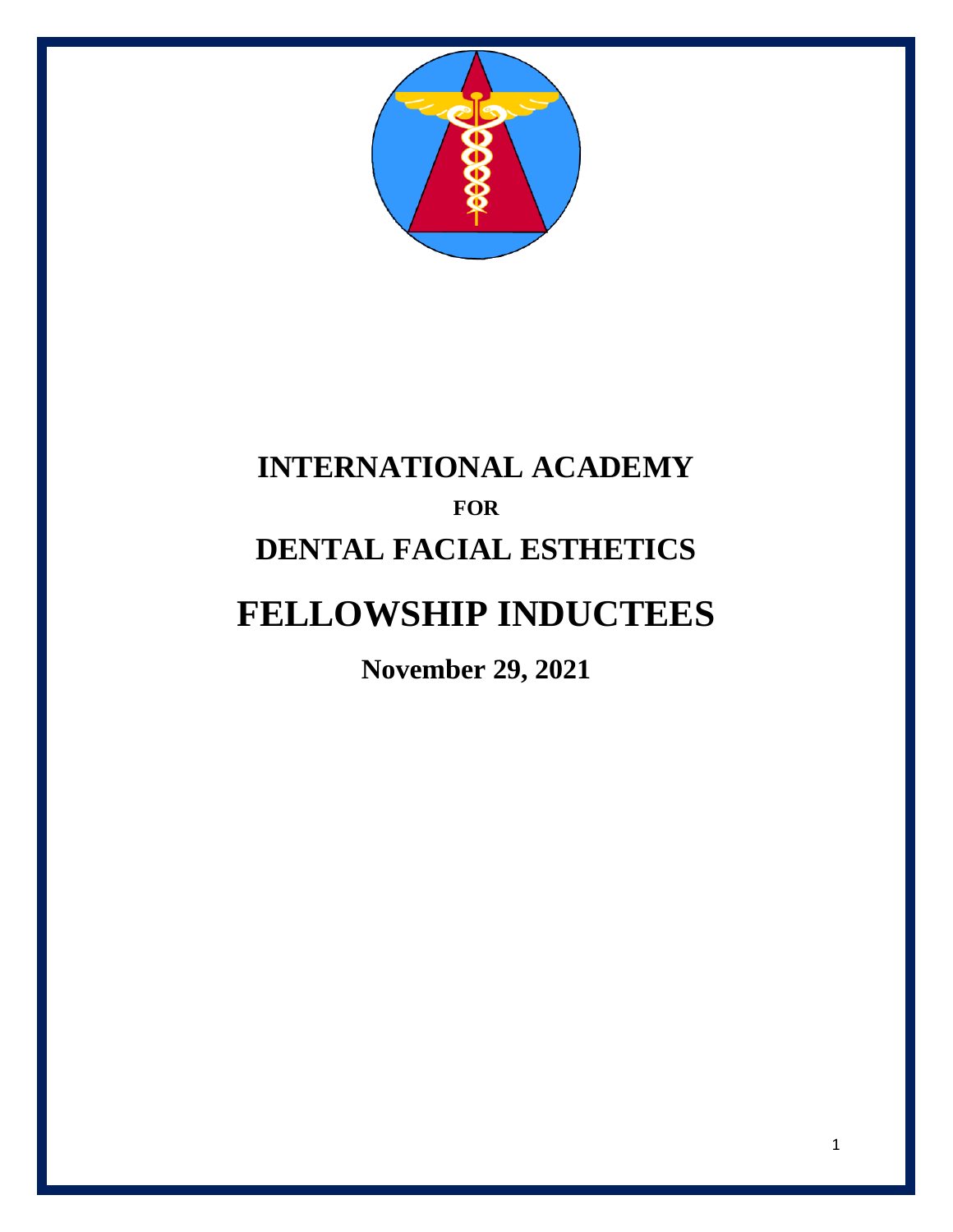#### **Ethan Ananda-Rajan BDS**

Associate, Dental-Spa London, United Kingdom Co-founder and Social Media Director, Neverest Orthopaedic Foundation Volunteer, Royal Derby Hospital Author, publications on distal metatarsal synostosis

#### **Mohammed K. (Bobby) Baig BDS, CertProsth, FRCD(C)**

Clinical Associate Professor, Eastman Institute for Oral Health, Rochester Clinical Instructor, Prosthodontics, University of Toronto Fellow, Royal College of Dentists of Canada, Prosthodontics GPR Residency, Government Dental College and Hospital, Hyderabad, India Publisher, Monday Morning Pearls of Practice, a bi-monthly online newsletter

#### **John Beaver BBA, CPA**

President and Chief Executive Officer, Biolase, Inc., Foothill Ranch, California Former Chief Financial Officer, Silicor Materials and Sterling Chemicals Board Member, Healthy Smiles for Kids of Orange County Past Member, Accounting Standards Committee, Texas Society of Certified Public Accountants

#### **Ioan "John" Bec BS, DMD, FAGD, FICOI**

Principal, Precision Cosmetic Dentistry & Digital Dentures, San Antonio, Texas Editorial Board, 3D dentistry – international magazine for printing in dentistry Fellow, Academy of General Dentistry and International Congress of Oral Implantologists Founder, Smile for Smile initiative, transforming smiles worldwide Men's Leader, Bethany Romanian Church, San Antonio

#### **Jordan Blank BS, DDS**

Principal, Sachem Dental Group, Holbrook, New York General Practice Residency, King's County Hospital (Resident of the Year Award) Counsellor to stop tobacco product sales to underage teens, Nassau County Health Department Worked as a lifeguard and EMT before studying dentistry

#### **Diana Bronstein DDS, MSc, MSc, MSc, CEDH, Dipl ICOI**

Chair, SmileFaith Institute for Advanced Education and Research Board Certified Licensed Periodontist and Dental Implantologist Adjunct Clinical Professor, Nova Southeastern University and AEGD Masters of Science in: Oral Biology, Medical Law, and Medical Education Numerous publications, lectures, academic positions, and book chapters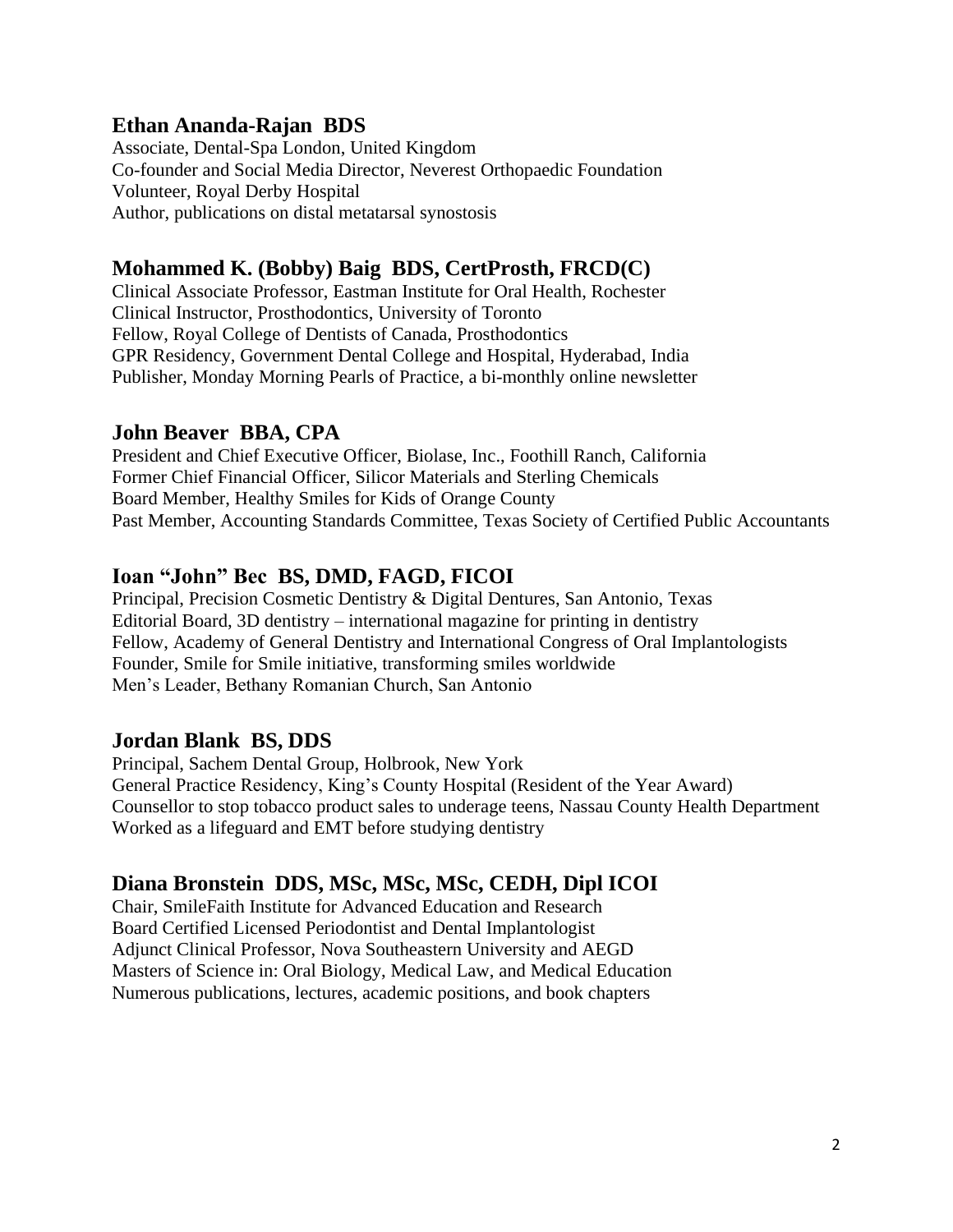#### **Richard L. Brown Jr. BS, DDS, FAGD, FACD**

Principal, Smiles by Design, Tulsa, Oklahoma Fellow, Academy of General Dentistry and American College of Dentists Editorial Board, Reality Esthetics Ratings Coach, Sand Springs Youth Basketball Many presentations, publications and service awards, Tulsa City and Oklahoma Associations

#### **Deanne Carr BDSc (Hons)**

Practice, Preventive Dentistry, Canberra, Australia Member, Australasian Academy of Dento-Facial Aesthetics Clinical tutor, Australasian Academy of Dento-Facial Aesthetics (AADFA) Specialized training in the administration of wrinkle relaxers and dermal fillers

#### **Jung Sik Choo BDS, FICCDE**

Principal, Sydney Smiles Dentist, Bankstown, Australia Mini Residency, Excellence in Orthodontics and Dentofacial Orthopaedics (EODO) Fellow, International College of Continuing Dental Education (ICCDE) Focused on implants, Invisalign, and esthetic excellence

#### **Oliver Cvekus BBiomolSc (Hons I), BDSc (Hons I), FICOI, FPFA, FACD**

Principal, Pennant Hills Dental Centre and The Village Dentist, Castle Hill, Australia Developer, Oral Health Training Program for nursing staff, Anglican Retirement Village C.H. Fellow, International Congress of Oral Implantologists Fellow, Pierre Fauchard Academy and American College of Dentists Recipient, National HESTA Award for excellence in the care of the aged

#### **Isabel Drewling DDS**

Practice at Full Face Orthodontics, Gregory Hills, Australia Postgraduate Programs in Orthodontics, Dental Aesthetics, and Orthognathic Surgery Clinical Trainer, Excellence in Orthodontics and Dentofacial Orthopaedics (EODO) Associate Faculty, Orthodontics Master Program, University San Jorge, Zaragoza, Spain Damon System Master and Invisalign Official European Master

#### **Andrew Gershon BA, DDS**

Dentist at Gershon Dental, New York, New York General Practice Residency at New York Medical College Member, New York State Dental Association Volunteer, College Park Mission of Mercy Volunteer, Baltimore Mission of Mercy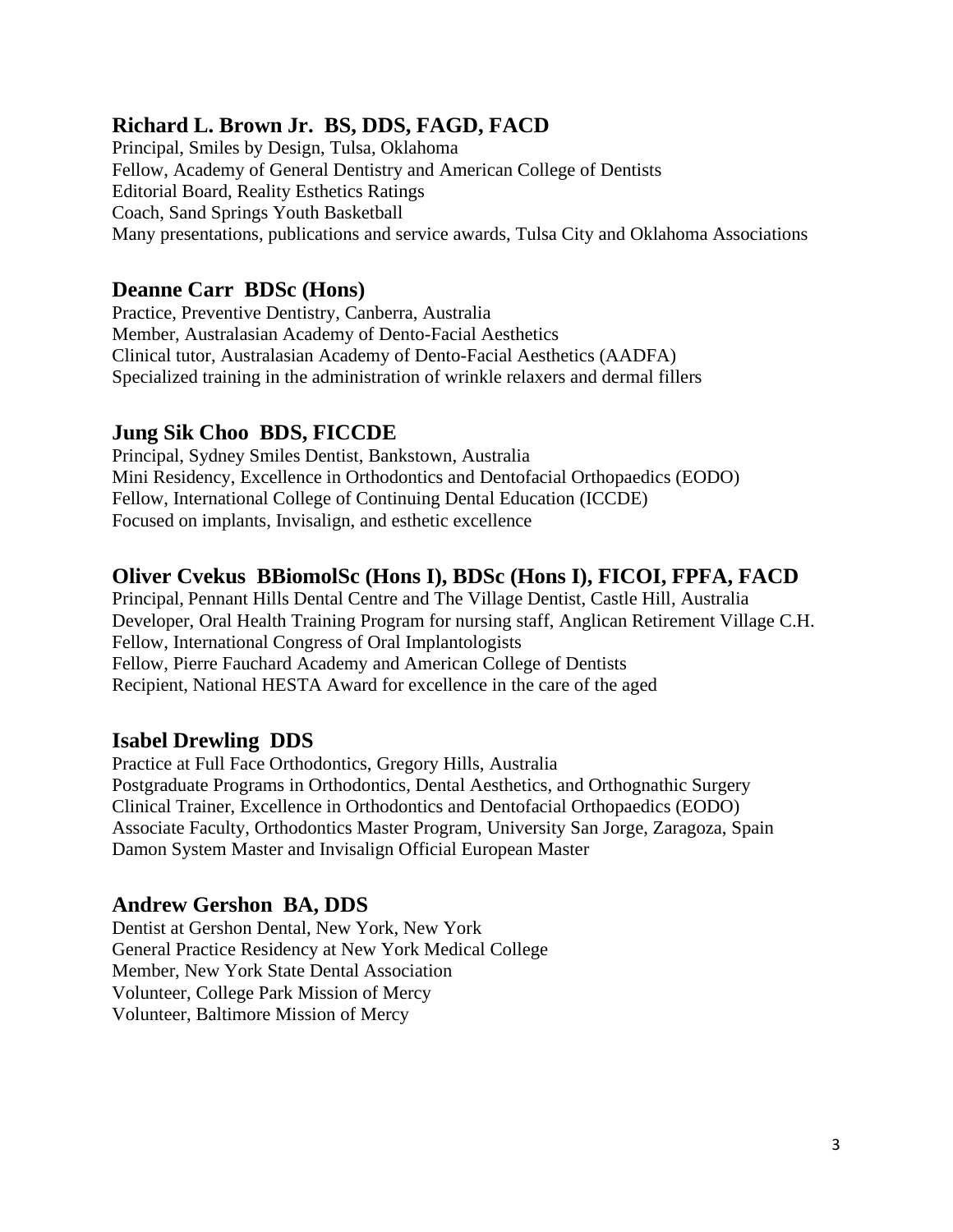#### **John Hardie BDS, MSc, PhD, FRCDC (Oral Path), FRCDC (Oral Medicine)**

Dental Officer, Royal Air Force, United Kingdom Chief, Department of Dentistry, Ottawa Civic Hospital, Ottawa, Canada Head, Department of Dentistry, Vancouver Hospital and Science Centre, Vancouver, Canada Chairman, Department of Dentistry, King Fahad National Guard Hospital, Riyadh, Saudi Arabia Award of Merit, Canadian Dental Association

#### **Tirza Harley BDS, PGDipClinOrth (UK), FPFA, FACD, FPFA**

Principal, Pennant Hills Dental Centre and The Village Dentist, Castle Hill, Australia Clinical Instructor, Excellence in Orthodontics and Dentofacial Orthopaedics (EODO) Numerous presentations on disease prevention and care for the aged Recipient, National HESTA Award for excellence in the care of the aged Developer, Oral Health Training Program for school-aged children

#### **Rick Iskandar BDS (Hons)**

Principal, Tailored Teeth Dental & Cosmetics, Burwood, Australia Trainer, Australasian Academy of Dento-Facial Aesthetics (AADFA) Key Opinion Leader for Trios and Philips (Zoom Whitening and Sonicare) Leader, Colgate "Bright Smiles, Bright Futures" Primary School dental education Several publications on digital dentistry and tooth whitening

#### **Dejan Ivošević BCompSci, MBA**

Sales and Technology Director, COMMEX Dental Founder, ICE CONCEPT, online dental education through specialized platforming Founder, European Online Dental Congress (EODC), live streaming and hybrid education Bachelor of Computer Science, Higher Technical Educational School, Novi Sad, Serbia

#### **Jo-Anne Jones DipDH**

President, RDH Connection Inc., Clinical and Educational Training Company Certification, International Association for Orthodontics (IAO) Certification, Class IV & ICLE/WCLI Soft Tissue Diode Lasers Director, Dental Hygiene Program, Burlington, Canada Internationally renowned speaker and author

#### **Les Kalman BSc (Hons), DDS, FACD, FICOI, FAOI, DiplICOI, FAAID**

General Practice Residency, Western University/London Health Sciences Centre Assistant Professor, Schulich School of Medicine & Dentistry, Western University, London ON Academic Lead, Continuing Dental Education, Schulich School of Medicine & Dentistry Chair, Dental Outreach and Community Service, Western University Founder and President, Research Driven Incorporated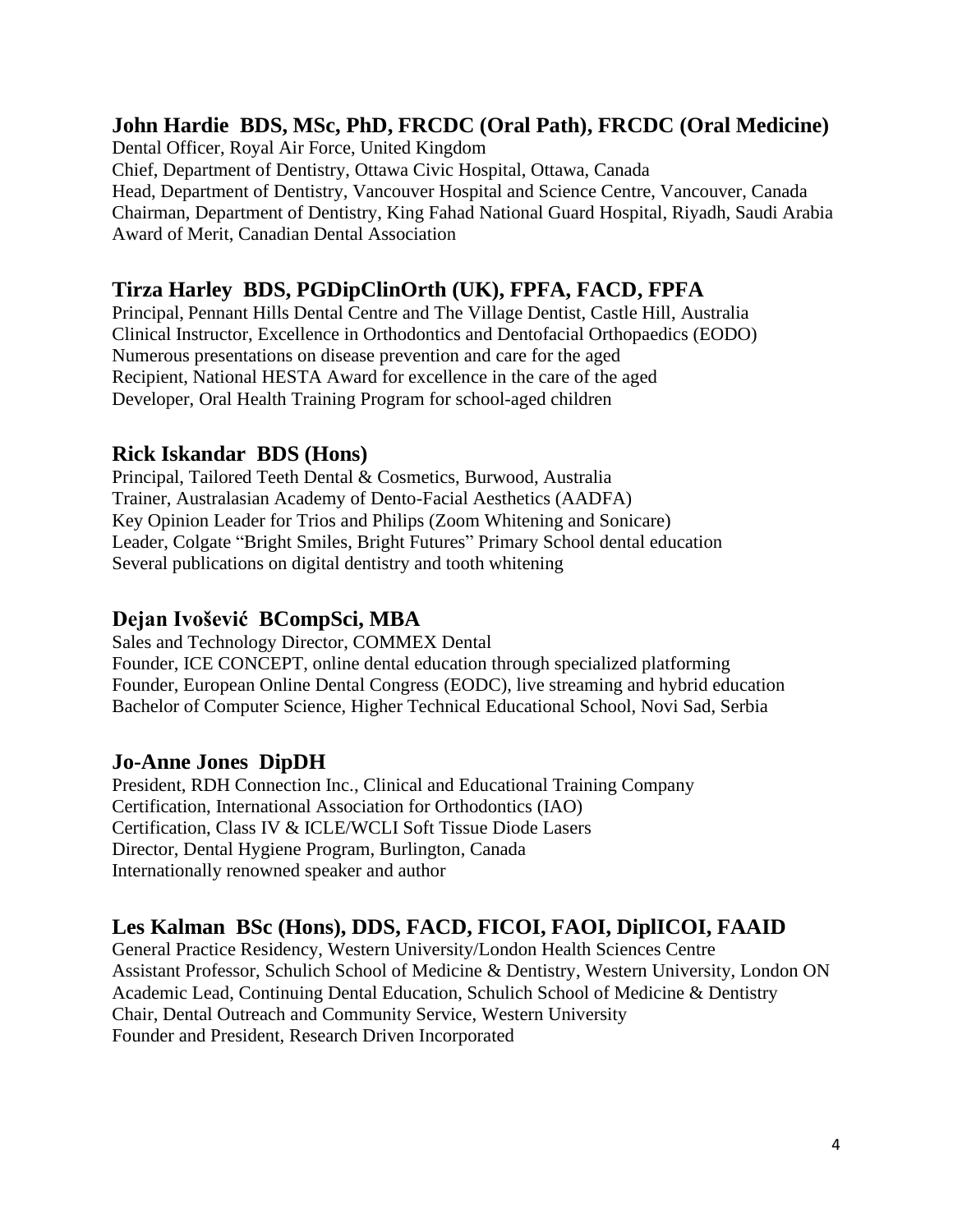#### **Alisa Kauffman BA (Summa cum Laude), DMD**

Principal, Geriatric Housecall Dentistry, New York, New York Clinical Director, Penn Dental Faculty Practice, Philadelphia, Pennsylvania Assistant Clinical Professor, Community Oral Health Department, University of Pennsylvania Attending, Lenox Hill Hospital and Mount Sinai Hospital, New York, New York Author, "How to Become a House Call Dentist" and two more texts

#### **Timothy Kosinski BA, MS, DDS, MAGD, FAAID, FICD, FICOI**

Principal, Smile Creator of Bingham Farms, Bingham Farms, Michigan Adjunct Clinical Professor, University of Detroit School of Dentistry President, Michigan Academy of General Dentistry Fellow, American Academy of Implant Dentistry, International Congress of Oral Implantologists Diplomate, American Board of Oral Implantology and American Society of Osseointegration

#### **Gregori Kurtzman BSc, DDS, MAGD, FPFA, DiplICOI, DiplADIA**

Principal, Implant Cosmetic Dental Center, Rockville, Maryland Assistant Clinical Professor, University of Maryland Dental School Assistant Program Director, AAID Maxi-Course, Howard University College of Dentistry Program Director, Maryland Academy of General Dentistry Mastership Track Instructor, CPR/First Aid, National Park Service - Great Falls National Park

#### **Mark Hsiang En Lin BSc, DDS, MSc (Prosth), FRCD(C), FICOI**

Founder and Director, The Institute for Dental Excellence (TIDE), Toronto, Canada Assistant Professor, and Co-director, University of Toronto Aesthetics Residency Program Fellow, American Academy of Implant Dentistry (AAID) and Misch Implant Institute Editorial Board, Oral Health Journal (Canada) Dentist of the Year Award 2020, Academy of General Dentistry

#### **Berwyn Liu BDSc**

Principal, Elevate Dental, Blacktown, Australia Clinical Faculty, University of Sydney Dental School Dental Officer, Westmead Hospital Duke of Edinburgh Award 2010-2014 Volunteer dentist, Tzu Chi International Medical Association

#### **Sanjay Madhav BDS**

Principal, Lumino The Dentists, Pukekohe, New Zealand Volunteer, Global Dental Relief (Nepal, Viet Nam, Kenya, Guatemala, and Ladakh, India) Coach, High School Field Hockey (which he also plays at the Club level) Member, New Zealand Society of Endodontics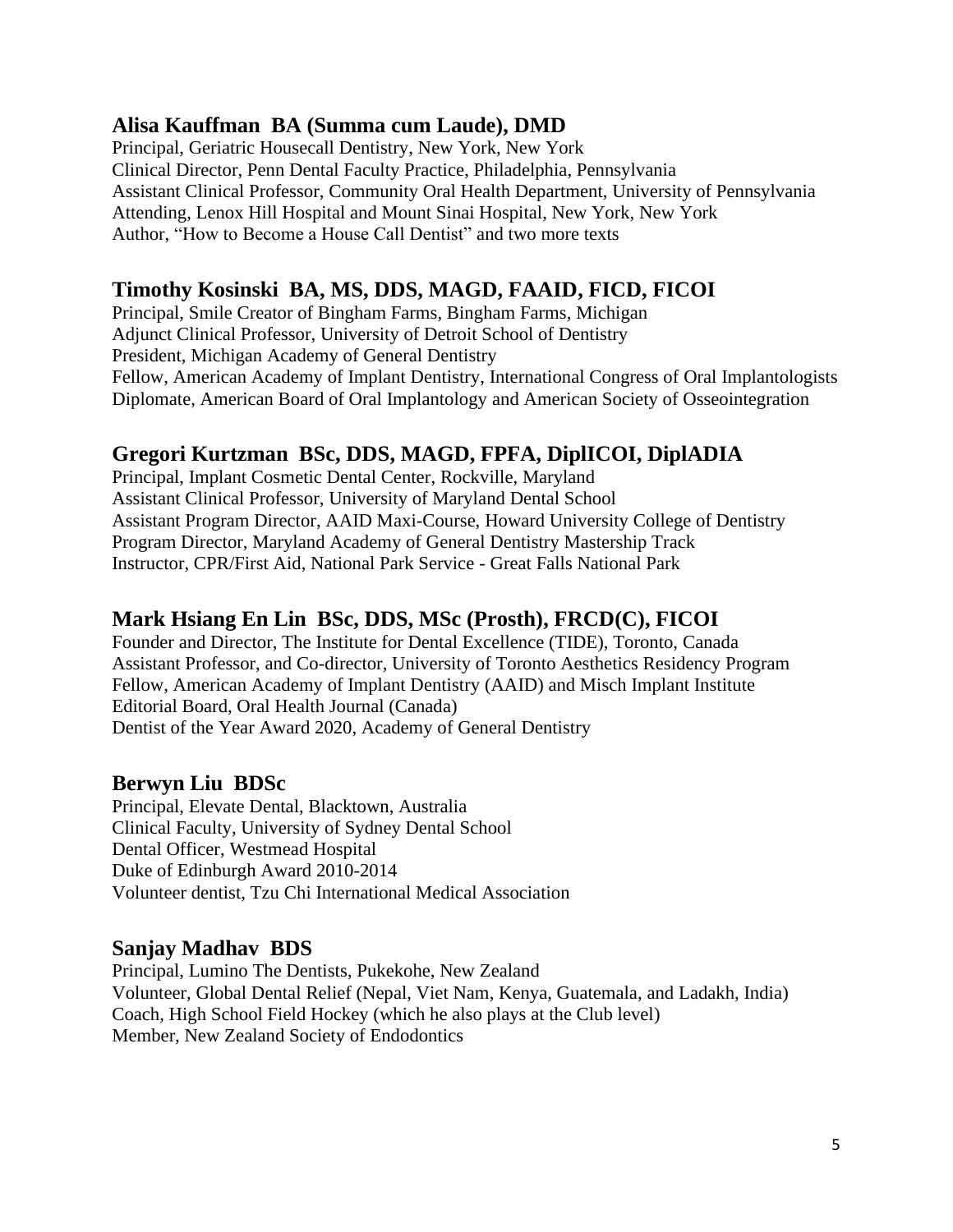#### **Susan Maples BS, DDS, MSBA**

Principal, Total Health Dentistry, Holt, Michigan President-elect, American Academy for Oral Systemic Health Founder, Total Health Academy online learning platform Developer, Wellness and Prevention Study Club think-tank for the Greater Lansing community Author, Blabber Mouth! 77 Secrets, and Brave Parent

#### **Adedeji Daniel Obikoya BChD (Honours), MFDS, MSc, MSc**

Principal, Clonbrusk Dental Clinic, Athlone, Ireland Clinical Academic Fellow, University of Warwick, Medical School Specialty Registrar, University College Hospital, Ibadan, Nigeria House Surgeon, Lagos University Teaching Hospital, Lagos, Nigeria Convenor, Gathering Athlone, an events-oriented outreach focused on getting people together

#### **Aviv Ouanounou BSc, DDS, MSc, FICD, FICO, FACD, FPFA**

Associate Professor, Faculty of Dentistry, University of Toronto, Canada Associate Member, School of Graduate Studies, University of Toronto, Canada W.W. Wood Award, Excellence in Dental Education, Assoc. of Canadian Faculties of Dentistry Examiner, National Dental Examining Board of Canada Member, Faculty Council, University of Toronto, Faculty of Dentistry

#### **Emma Paice BDS (Summa cum Laude)**

Practice at Genix Dental Care Alnwick, Newcastle upon Tyne, United Kingdom Surgical intern, Neverest Orthopaedic Foundation Volunteer, Royal Victoria Infirmary, Iringa Hospital Tanzania, Karapitiya Hospital Sri Lanka Several publications and presentations on "Radiation Therapy and Implants"

#### **John Poovey BA, DMD (Magna cum Laude), FICOI, DiplICOI, MAAIP**

Principal, JP Dental and Implant Center, Grand Junction, Colorado Diplomate and Fellow, International Congress of Oral Implantology Mastership, American Academy of Implant Prosthodontics Board Member, Library Foundation, Grand Junction, Colorado Head Coach, Lacrosse, Fruita Monument High School, Colorado

#### **Andrew Reingold BS, BS, DMD**

Principal, Everlasting Smile, New York, New York Associate Professor, New York University, Esthetics Board Member, American Academy of Cosmetic Dentistry, New York/New Jersey Chapter Vice president, The Dawson Association Key Opinion Leader, Align and Formlabs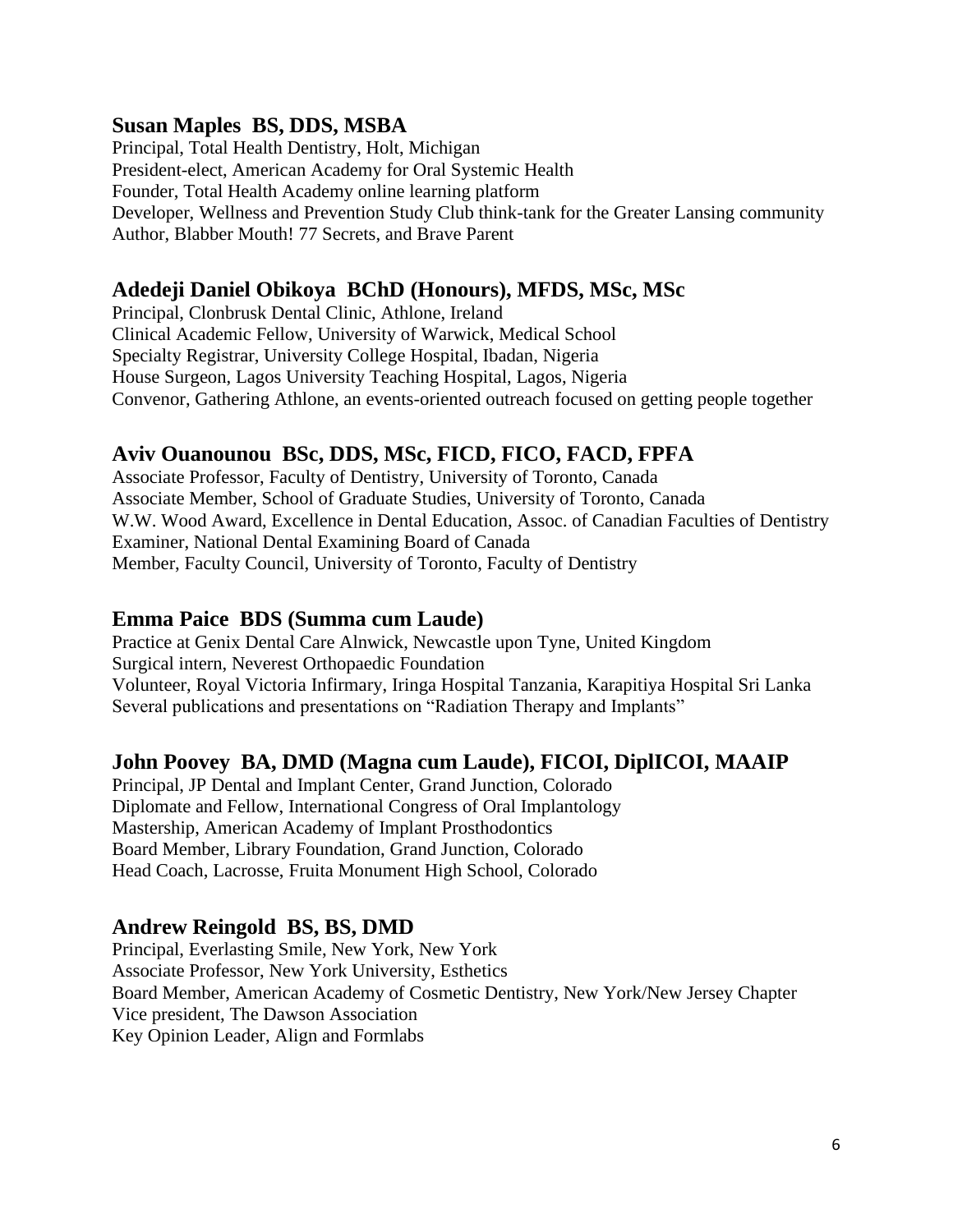#### **Lakshman Samaranayake BDS, DDS, MRCPath, FRCPath, HonDSc**

Dean, Faculty of Dentistry, University of Hong Kong, and Professor Emeritus Visiting Professor, University of Sharjah, United Arab Emirates Head of Dentistry, Professor, Oral Microbiomics and Infection, University of Queensland Director, Prince Philip Dental Hospital, Hong Kong King James IV Professorship, Royal College of Surgeons, Edinburgh, United Kingdom

#### **Arelys Santana BSc, DDS, DDS**

Principal, Arelys Santana Family & Cosmetic Dentistry, Jackson Heights, New York General Practice Residency, Woodhull Hospital, Brooklyn, New York President, Queens County Dental Society, New York and Services Award 2021 Past president, Hispanic Medical Dental Association and President-elect, Hispanic Charter NY Volunteer, Tzu Chi Foundation and Brigade Esperanza

#### **Kaveh Seyedan DDS, Msc (Prosth), FICD, FADI, DICOI**

Principal, Afagh Dental Center of Excellence, Tehran, Iran Head, Digital Dentistry, Azad Tehran Dental School Associate Professor, Fixed Prosthodontics, Shahid Beheshti University, Tehran, Iran Past president, Iranian Association of Prosthodontists Chair, Science Committee, Iranian Dental Association

#### **Michael Silverman BSc, DMD, DiplICOI, FICD, DiplDOCS**

President, Strategic Dentistry, Seattle, Washington Residency in Sedation, Montefiore Hospital, Bronx, New York Founding member and Chapter President, Crown Council Treasurer, Lions Club International and International Congress of Oral Implantologists Guest Lecturer, Duquesne University, School of Pharmacy

#### **Barry Subramani BSc, BDS, MSc, MICOI, Dip Ortho, FICCDE**

Principal, Coast Smiles Dental Spa, Greymouth, New Zealand Dental surgeon, West Coast District Health Board and Charity Hospital, Christchurch, NZ Fellow, International College of Continuing Dental Education (ICCDE) Member, Royal Australian College of Dental Surgeons General Dent. Practice (MRACDS-GDP) Skipper, Coastguard West Coast

#### **Teresa Sung BHScDent, MDent**

Practice at Pinnacle Dental Group, Miranda, Australia Mini Residency, Excellence in Orthodontics and Dentofacial Orthopaedics at London (EODO) Volunteer, Vietnam Rotary Project and India Cultural Exchange in Mysore, Karnataka Volunteer, Community Outreach Program to Bendigo Special Development School Provider, dental care for the underprivileged through the Tzu Chi Dental Fair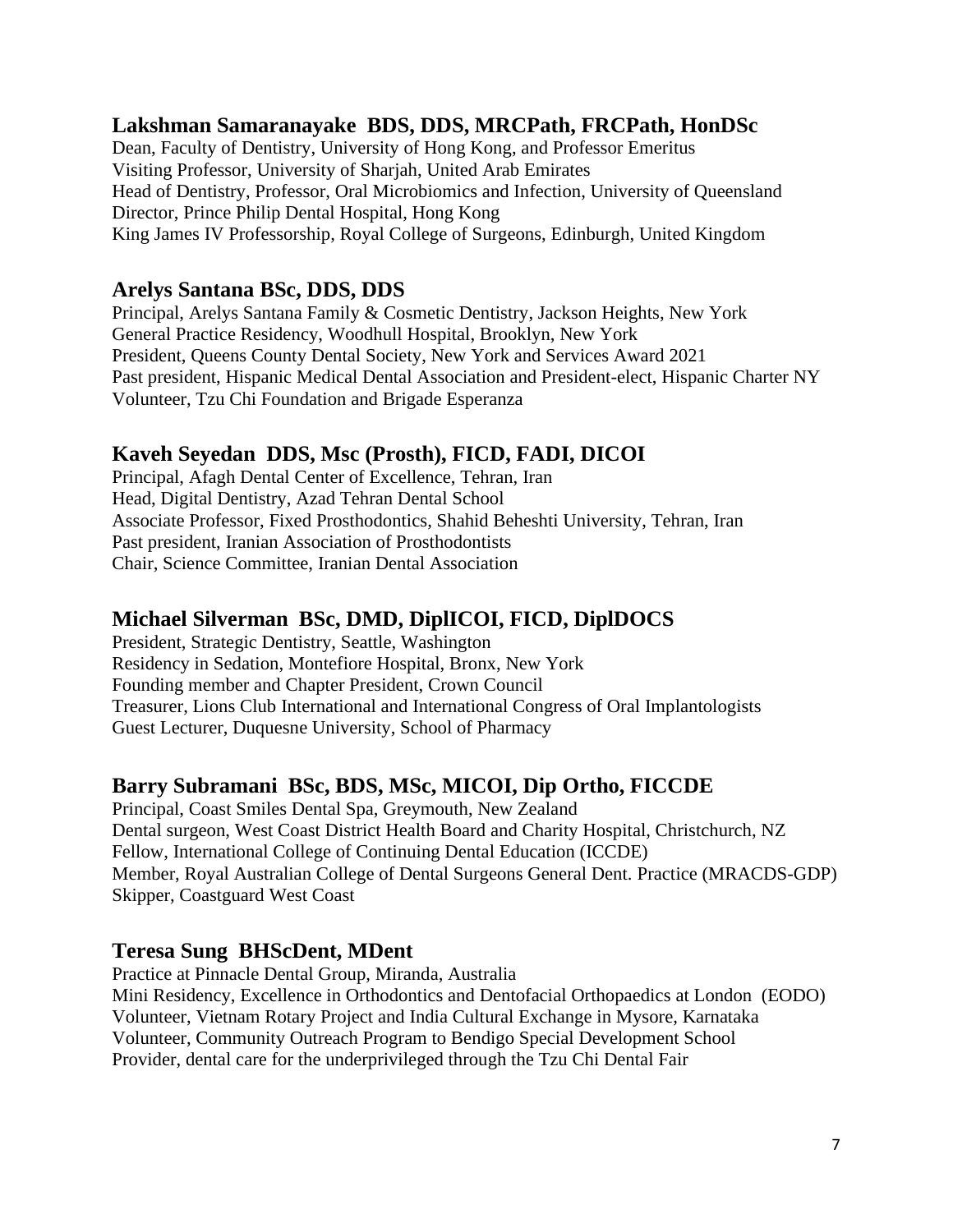#### **Stephanie Tilley BS, DMD, FICOI, FAAID, FICD, FADI, FACD**

Principal, Emerald Coast Smiles by Design, Pensacola, Florida Fellow, International Congress of Oral implantology Member, LEAP Leadership, Pensacola, Florida Board of Governors, Fiesta Five Flags President, Krew of Pierrettes and Krew of Hip Huggers

#### **Kim Hanh Tran BDS**

Practice at Plumpton Dental Centre, Plumpton, Australia Clinical Trainer, Australasian Academy of Dento-Facial Aesthetics (AADFA) Member, Australasian Academy of Dento-Facial Aesthetics (AADFA) Practice as dentist and facial aesthetician, Icon Dental Group, Yeppoon, Australia

#### **Akimasa Tsujimoto DDS, PhD**

Residency, Nihon University Dental Hospital, Tokyo, Japan Associate Professor, University of Iowa College of Dentistry, Iowa City, Iowa Tenured Associate Professor, Nihon University, Tokyo, Japan Visiting Professor, Creighton University and Adjunct Professor, University of Nebraska Editorial Boards, Operative Dentistry, Dental Materials, Oral Science, 3D printing

#### **Sergio Valverde DDS**

Principal, Infinity Dental, Clinica Dental Especializado, Lima, Peru Residency, Universidad Peruana Cayetano Heredia, Lima, Peru Adjunct Faculty (Orthodontics), Universidad Cientifica del Sur, Lima, Peru Scientific Committee Director, Asociación Iberoamericana de Ortodoncistas Fellow, World Federation of Orthodontics

#### **Takashi Wakayama BSc (Applied Chemistry), MEng (Applied Chemistry)**

Executive Officer and General Manager, International Department, Shofu Inc., Kyoto, Japan Past Sales and Marketing General Manager, Sybron Dental Specialties, Japan Raised in a dental-dealer family Special area of focus: Adhesive Dentistry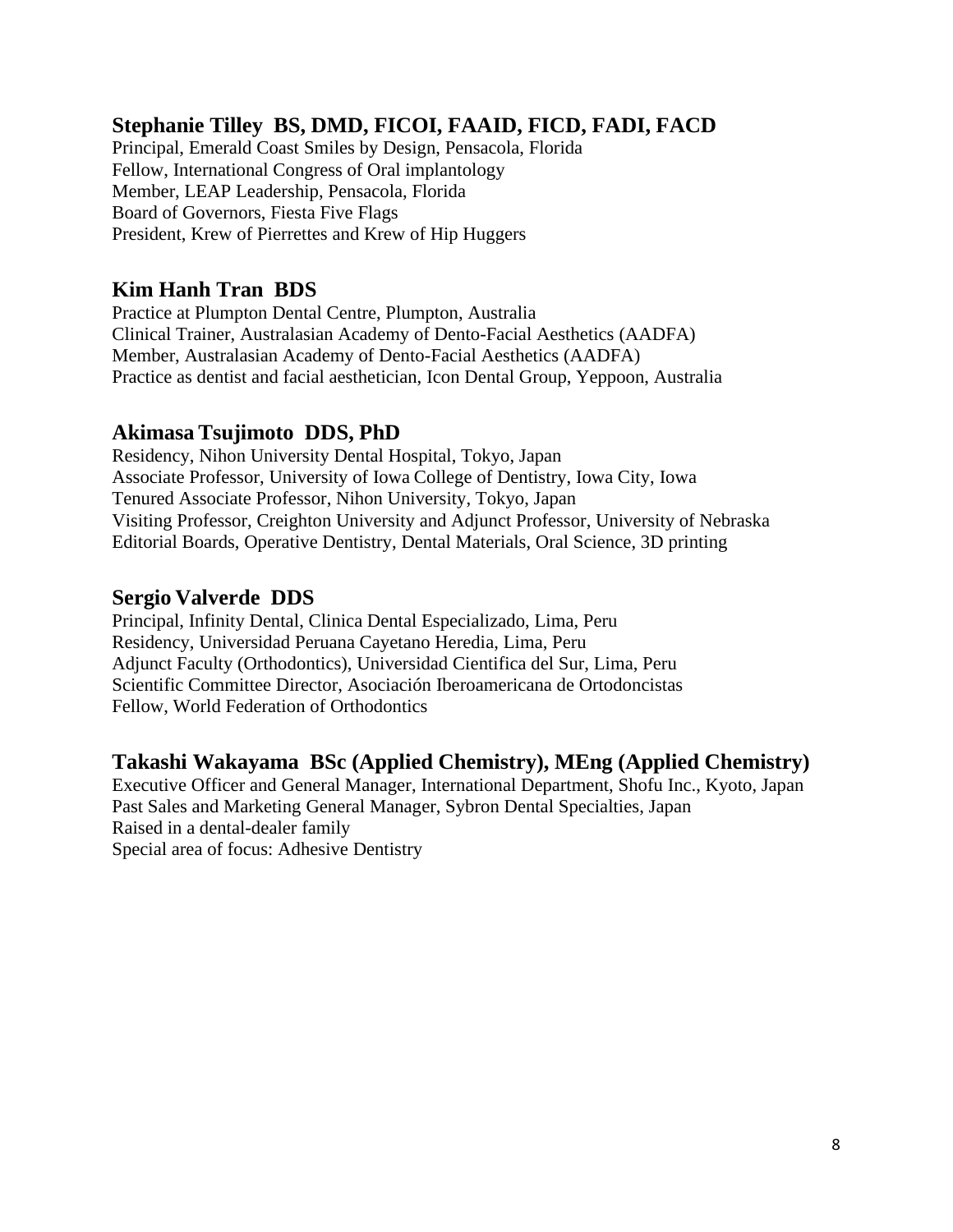

**Professionally formulated in Australia by a team of global oral health experts, Lip-Tx Pro is utilized at the end of every routine dental visit to ensure optimal lip health and aesthetics**



Lip-Tx Pro is a powerful, singlepatient use, synergistic 3-step system of exfoliation, hydration and protection phases

# Lip-Tx.pro professional lip care.  $(1)$  exfoliate  $(2)$  hydrate  $(3)$  protect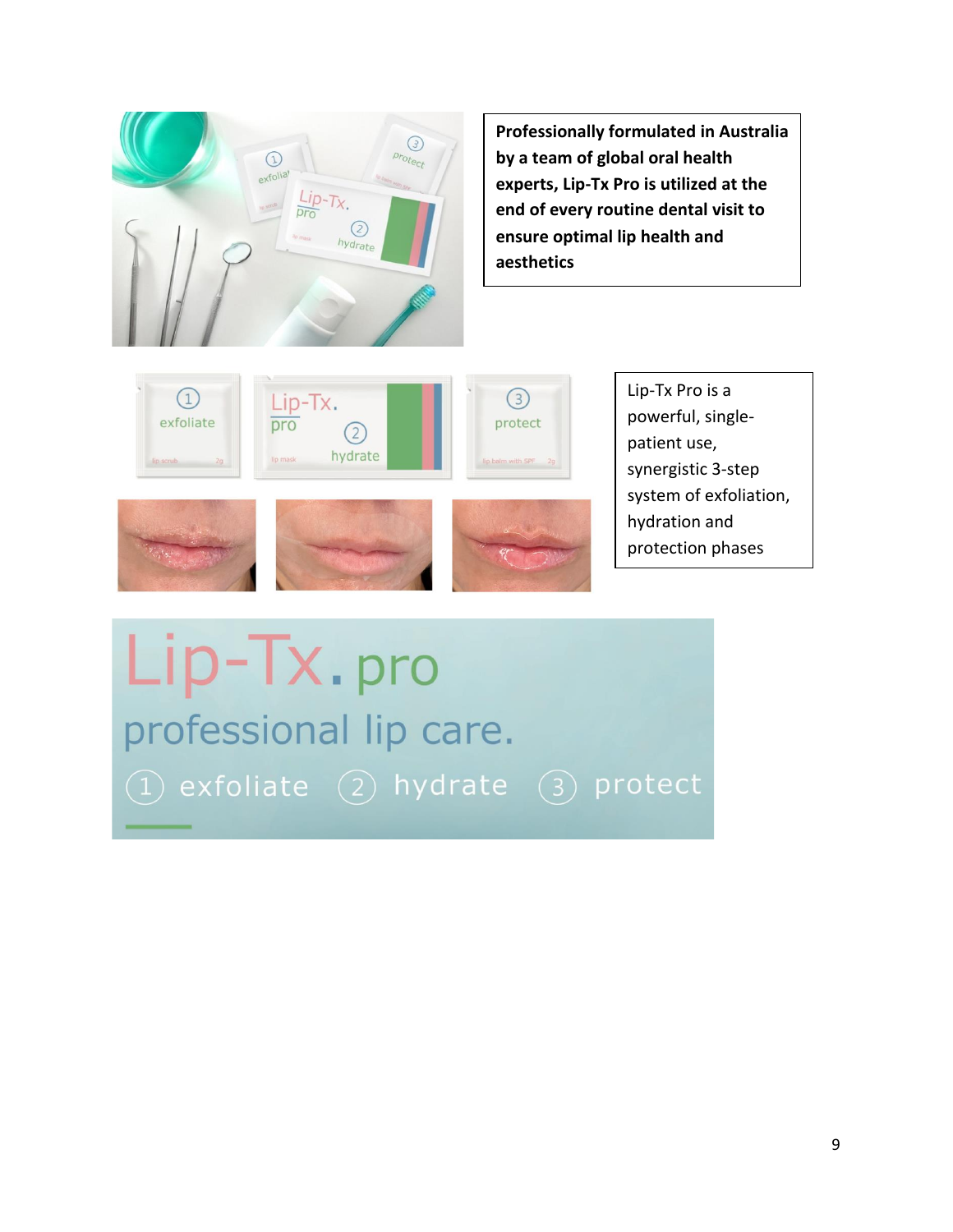## **REGENTS**

### OF THE INTERNATIONAL ACADEMY OF DENTAL FACIAL ESTHETICS

The IADFE requires significant contributions of time and effort from its members to operate. All IADFE disbursements are directed towards annual Meeting expenses at the GNYDM and the Spring Meeting. All the necessary organizational work and office support is provided by volunteer Fellows and their office staffs. The individuals who contribute to the continued operations of the IADFE are designated as Regents. Any Fellow who wishes to assist the IADFE, and become a Regent, is very welcome to do so.





Dr David Hoexter **DR VALL** Dr George Freedman





**Dean Jon Suzuki Dr Howard Glazer** 



Dean Edward Lynch Dr Joe Massad







Dr Myles Holt **Dr Noriguki Negoro**